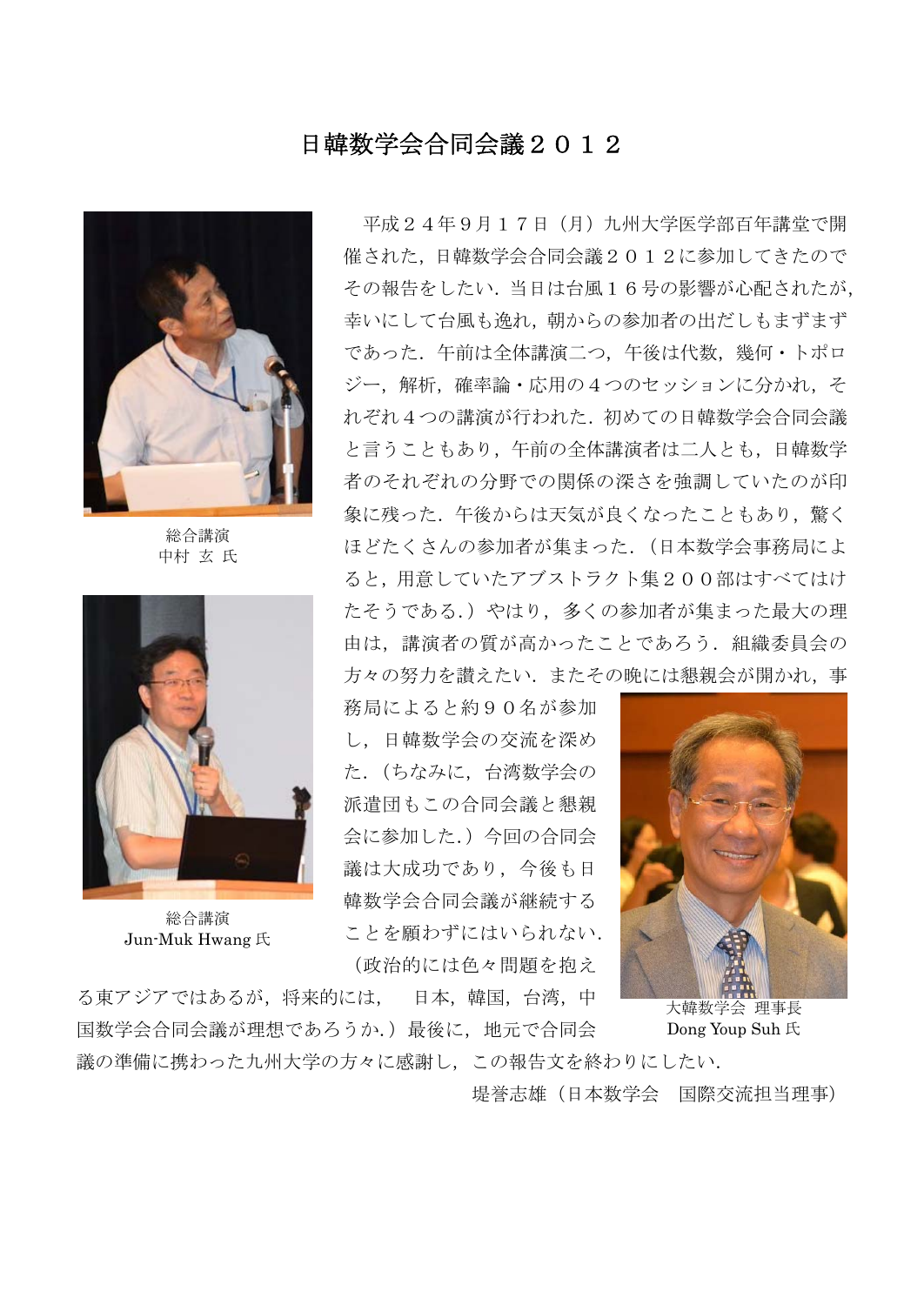## Opening Address at MSJ-KMS Joint Meeting 2012

Good Morning, Ladies and Gentlemen:

It is great pleasure and honor for me to have you at the first Joint Meeting of the Mathematical Society of Japan and the Korean Mathematical Society. We thank the speakers and the audience who have arrived here despite the Typhoon No. 16 approaching Fukuoka.

As you know, the recent development of mathematics in Asian countries – Korea, Taiwan, China, Vietnam and so on – is very fast and remarkable, meaning that we need to advance research cooperation and mutual exchange of ideas within Asia. In view of this situation, the idea of this meeting is to showcase top level mathematical achievements in Japan and Korea, and thereby help people find chances for new joint researches and projects. As you see in the program, one plenary talk and eight session talks are provided by Japan and Korea, respectively. We are sure that all the talks will be of great interest and high scholarly level.

The venue of the meeting is Centennial Hall of the Medical School, Kyushu University. It is not by chance that we chose Kyushu University, Fukuoka, as the venue of the first Joint Meeting. There are at least two reasons.

The first one is rather practical. Kyushu University is one of the major universities in Japan with one of the biggest mathematics department. This means that university facilities and human resources are simultaneously available. This beautiful hall and the corps of graduate students are both indispensable for the preparation of the meeting. We are cordially grateful to Kyushu University and its staff, particularly to the local organizers team led by Professor Miyuki Koiso.

The second reason is more symbolic. Historically, Fukuoka has been the principal Japanese gateway to Asian civilizations. An artifact, a gold seal, was discovered in Fukuoka which proves that there was a contact between Japan and Chinese Han dynasty as early as in the first century. In the 8th century, there was a guest house here for people from the continent. Diplomats from Japan and Korea used to compose poems in Chinese, the Asian common language at the time. Even today, Fukuoka is an international city with considerable Asian population. You can taste the influences of Asian cultures in wonderful foods of Fukuoka, which are famous not only